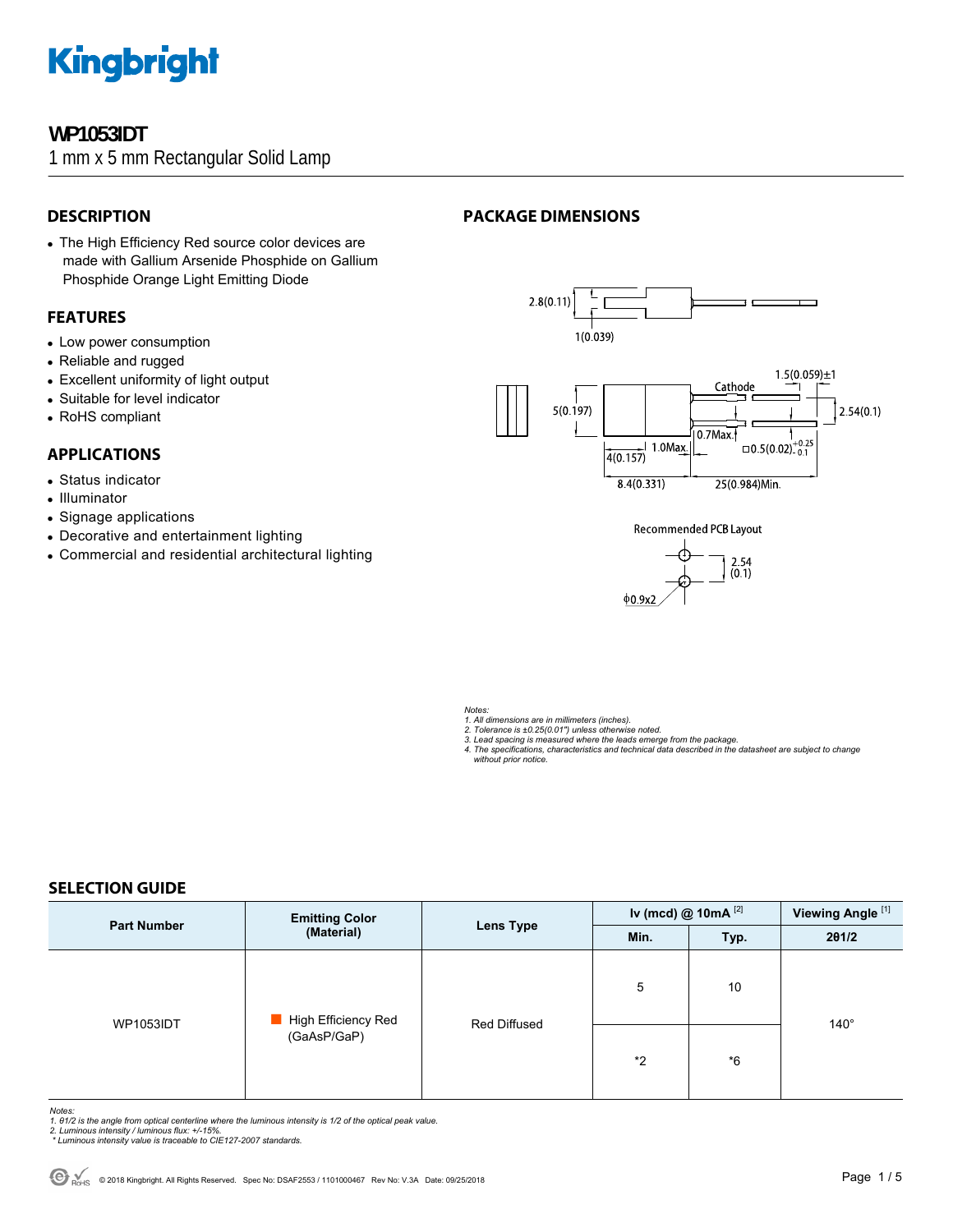#### **ELECTRICAL / OPTICAL CHARACTERISTICS at T<sub>A</sub>=25°C**

|                                                     |                            |                            | Value        |                          | Unit |
|-----------------------------------------------------|----------------------------|----------------------------|--------------|--------------------------|------|
| <b>Parameter</b>                                    | Symbol                     | <b>Emitting Color</b>      | Typ.<br>Max. |                          |      |
| Wavelength at Peak Emission $I_F = 10mA$            | $\Lambda_{\rm peak}$       | <b>High Efficiency Red</b> | 627          | $\overline{\phantom{a}}$ | nm   |
| Dominant Wavelength $I_F = 10mA$                    | $\lambda_{\text{dom}}$ [1] | <b>High Efficiency Red</b> | 617          | $\overline{\phantom{a}}$ | nm   |
| Spectral Bandwidth at 50% Φ REL MAX<br>$I_F = 10mA$ | Δλ                         | High Efficiency Red        | 45           | $\overline{\phantom{a}}$ | nm   |
| Capacitance                                         | С                          | <b>High Efficiency Red</b> | 15           | $\overline{\phantom{a}}$ | pF   |
| Forward Voltage $I_F = 10 \text{mA}$                | $V_F$ <sup>[2]</sup>       | High Efficiency Red        | 1.9          | 2.3                      | v    |
| Reverse Current ( $V_R$ = 5V)                       | l <sub>R</sub>             | <b>High Efficiency Red</b> |              | 10                       | uA   |

*Notes:* 

*1. The dominant wavelength (*λ*d) above is the setup value of the sorting machine. (Tolerance* λ*d : ±1nm. )* 

2. Forward voltage: ±0.1V.<br>3. Wavelength value is traceable to CIE127-2007 standards.<br>4. Excess driving current and / or operating temperature higher than recommended conditions may result in severe light degradation or pr

### **ABSOLUTE MAXIMUM RATINGS at TA=25°C**

| Parameter                               | Symbol                   | Value               | <b>Unit</b> |  |
|-----------------------------------------|--------------------------|---------------------|-------------|--|
| Power Dissipation                       | $P_D$                    | 75                  | mW          |  |
| Reverse Voltage                         | $V_R$                    | 5                   | $\vee$      |  |
| Junction Temperature                    | $T_j$                    | 125                 | $^{\circ}C$ |  |
| <b>Operating Temperature</b>            | $T_{op}$                 | $-40$ To $+85$      | $^{\circ}C$ |  |
| Storage Temperature                     | $T_{\text{stg}}$         | $-40$ To $+85$      | $^{\circ}C$ |  |
| <b>DC Forward Current</b>               | IF.                      | 30                  | mA          |  |
| <b>Peak Forward Current</b>             | $I_{FM}$ <sup>[1]</sup>  | 160                 | mA          |  |
| Electrostatic Discharge Threshold (HBM) | $\overline{\phantom{a}}$ | 8000                | $\vee$      |  |
| Lead Solder Temperature <sup>[2]</sup>  |                          | 260°C For 3 Seconds |             |  |
| Lead Solder Temperature <sup>[3]</sup>  |                          | 260°C For 5 Seconds |             |  |

#### *Notes:*

1. 1/10 Duty Cycle, 0.1ms Pulse Width.<br>2. 2mm below package base.<br>3. 5mm below package base.<br>4. Relative humidity levels maintained between 40% and 60% in production area are recommended to avoid the build-up of static ele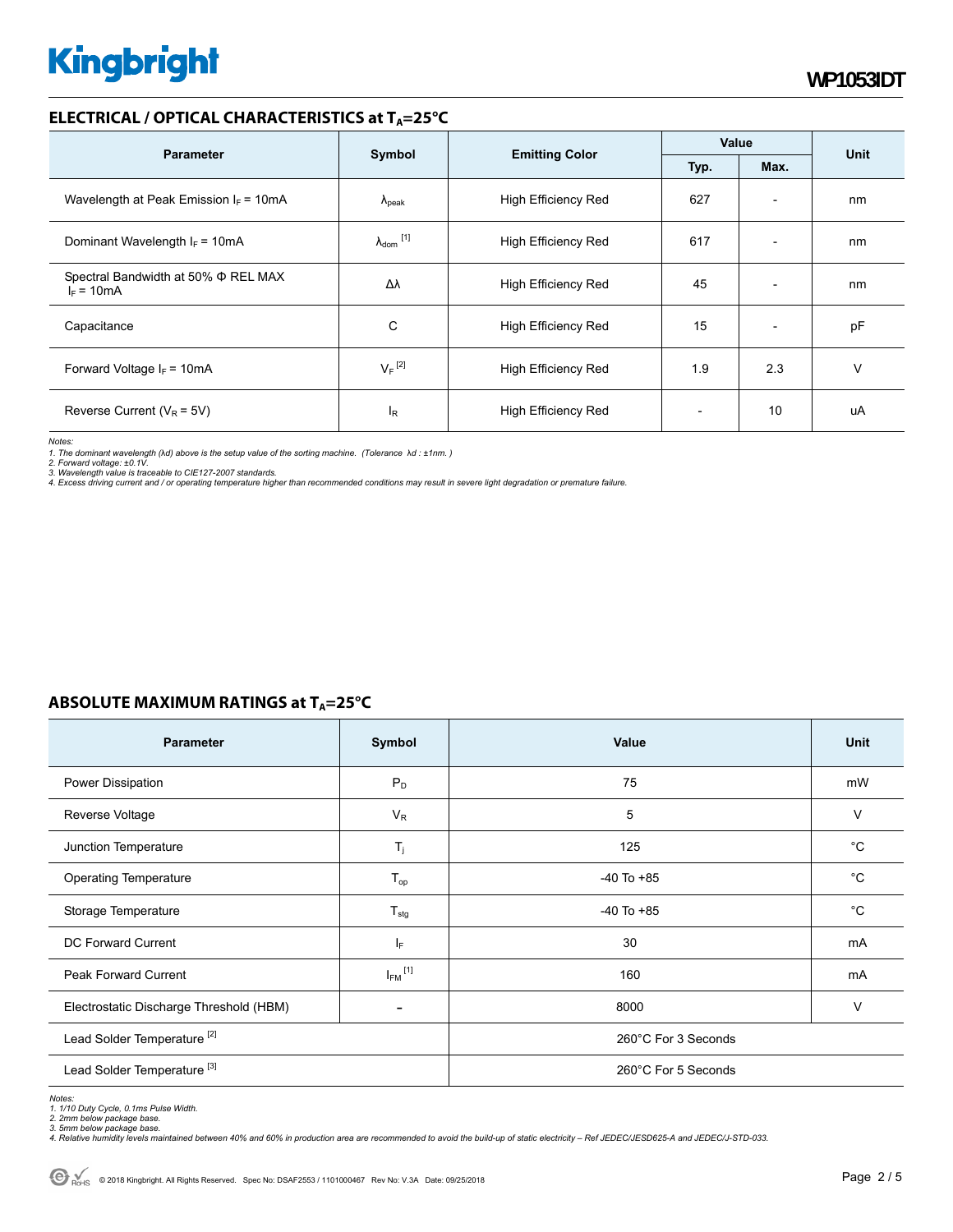#### **TECHNICAL DATA**



#### **SPATIAL DISTRIBUTION**





#### **HIGH EFFICIENCY RED**



#### **Forward Current Derating Curve Luminous Intensity vs.**  50 2.5 forward current (mA) Permissible forward current (mA) Luminous intensity normalised<br>at  $T_a = 25^{\circ}$ C Luminous intensity normalised 40 2.0 at Ta = 25 °C 30 1.5 20 1.0 Permissible 10 0.5  $\theta$ 0.0 -40 -20 0 20 40 60 80 100 Ambient temperature (°C) Ambient temperature (°C)



#### **RECOMMENDED WAVE SOLDERING PROFILE**

**PACKING & LABEL SPECIFICATIONS** 



*Notes:* 

- *1. Recommend pre-heat temperature of 105°C or less (as measured with a thermocouple attached to the LED pins) prior to immersion in the solder wave with a maximum solder bath temperature of 260°C*
- 
- 2. Peak wave soldering temperature between 245°C ~ 255°C for 3 sec (5 sec max).<br>3. Do not apply stress to the epoxy resin while the temperature is above 85°C.<br>4. Fixtures should not incur stress on the component when mount
- 
- *5. SAC 305 solder alloy is recommended. 6. No more than one wave soldering pass.*

#### Outside Label Label Kingbright Kingbright ,,,,,,,,,,,,, 1,000pcs / Bag 18K / Box 36K / Box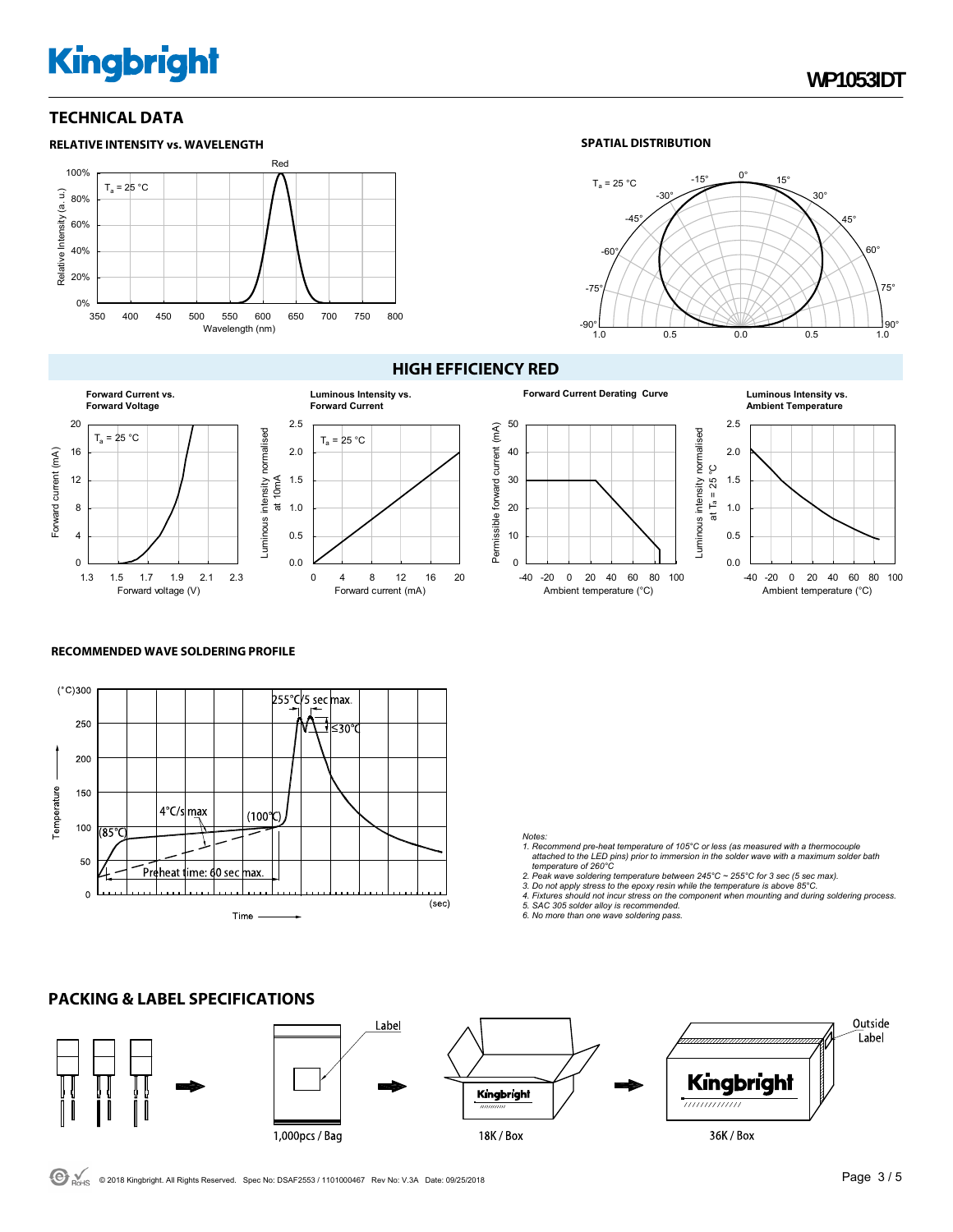

### **PRECAUTIONS**

#### **Storage conditions**

- 1. Avoid continued exposure to the condensing moisture environment and keep the product away from rapid transitions in ambient temperature.
- 2. LEDs should be stored with temperature  $\leq 30^{\circ}$ C and relative humidity < 60%.
- 3. Product in the original sealed package is recommended to be assembled within 72 hours of opening. Product in opened package for more than a week should be baked for 30 (+10/-0) hours at 85  $\sim$  100°C.

#### **LED Mounting Method**

FD.

 $(Fig. 1)$ 

Space

 $(Fig. 2)$ 

1. The lead pitch of the LED must match the pitch of the mounting holes on the PCB during component placement. Lead-forming may be required to insure the lead pitch matches the hole pitch. Refer to the figure below for proper lead forming procedures. *Note 1-3: Do not route PCB trace in the contact area between the* 

*leadframe and the PCB to prevent short-circuits.* 



2. When soldering wires to the LED, each wire joint should be separately insulated with heat-shrink tube to prevent short-circuit contact. Do not bundle both wires in one heat shrink tube to avoid pinching the LED leads. Pinching stress on the LED leads may damage the internal structures and cause failure.



- 3. Use stand-offs *(Fig.1)* or spacers *(Fig.2)* to securely position the LED above the PCB. .ED
	- 4. Maintain a minimum of 3mm clearance between the base of the LED lens and the first lead bend *(Fig. 3 ,Fig. 4).*
	- 5. During lead forming, use tools or jigs to hold the leads securely so that the bending force will not be transmitted to the LED lens and its internal structures. Do not perform lead forming once the component has been mounted onto the PCB. *(Fig. 5 )*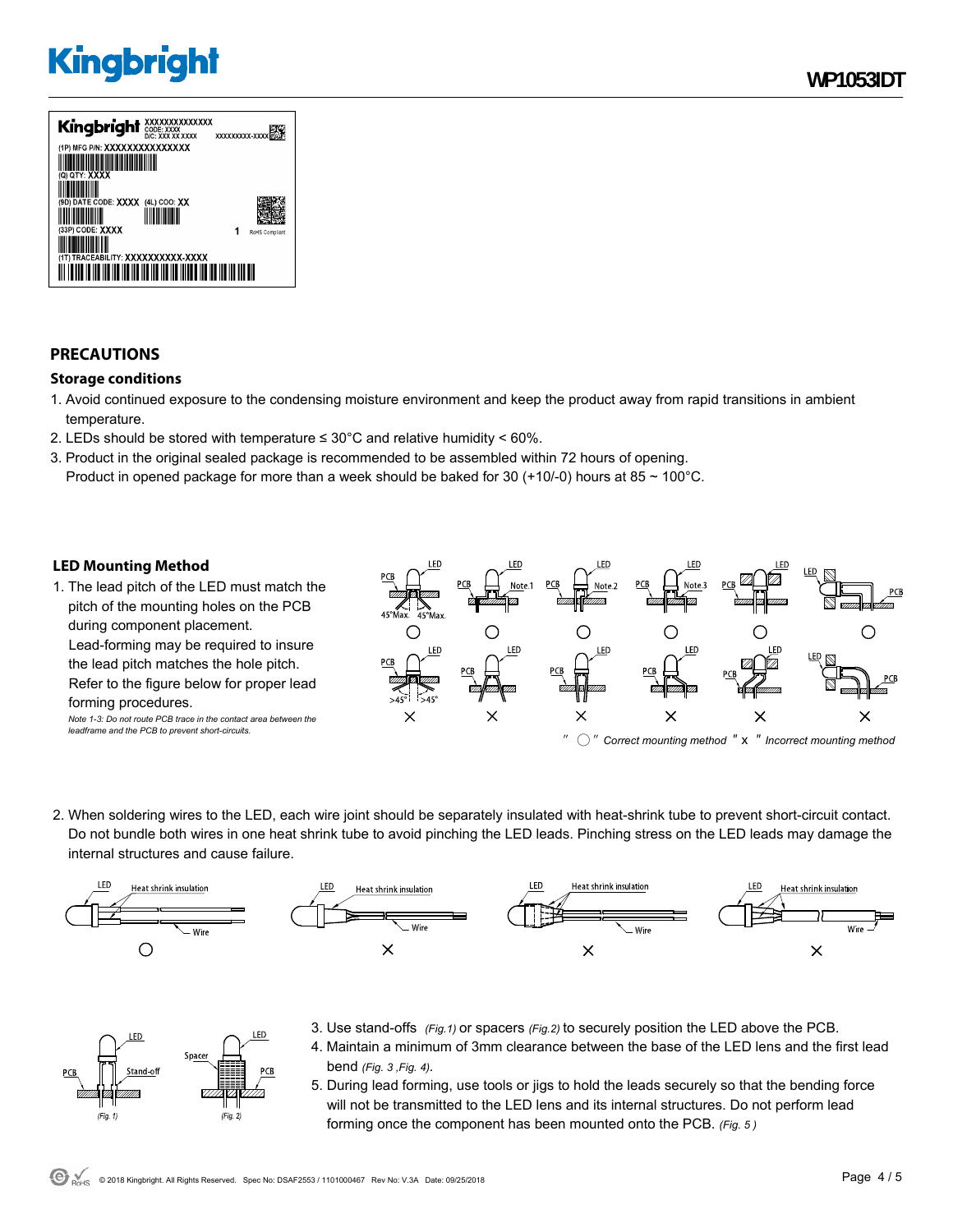**WP1053IDT** 

#### **Lead Forming Procedures**

- 1. Do not bend the leads more than twice. *(Fig. 6 )*
- 2. During soldering, component covers and holders should leave clearance to avoid placing damaging stress on the LED during soldering. *(Fig. 7)*
- 3. The tip of the soldering iron should never touch the lens epoxy.
- 4. Through-hole LEDs are incompatible with reflow soldering.
- 5. If the LED will undergo multiple soldering passes or face other processes where the part may be subjected to intense heat, please check with Kingbright for compatibility.



#### **PRECAUTIONARY NOTES**

- 1. The information included in this document reflects representative usage scenarios and is intended for technical reference only.<br>2. The part number, type, and specifications mentioned in this document are subject to futu
- 2. The part number, type, and specifications mentioned in this document are subject to future change and improvement without notice. Before production usage customer should refer to<br>the latest datasheet for the updated spe
- 3. When using the products referenced in this document, please make sure the product is being operated within the environmental and electrical limits specified in the datasheet. If customer usage exceeds the specified limits, Kingbright will not be responsible for any subsequent issues.<br>4. The information in this document applies to typical usage in consumer electronics applications. If customer's ap
- liabilities, such as automotive or medical usage, please consult with Kingbright representative for further assistance.
- 5. The contents and information of this document may not be reproduced or re-transmitted without permission by Kingbright.<br>6. All design applications should refer to Kingbright application notes available at <u>http://www</u>
-